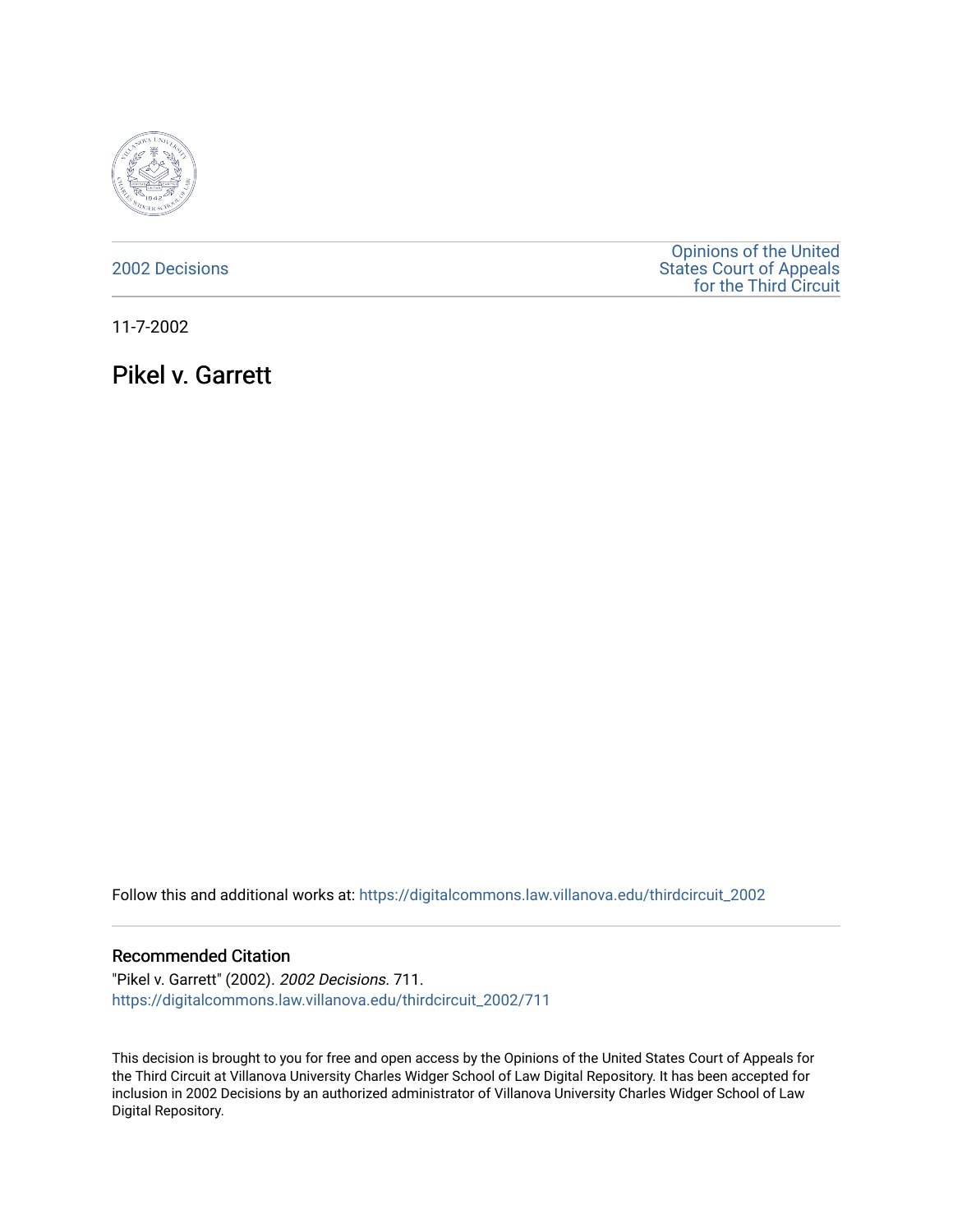NOT PRECEDENTIAL

# UNITED STATES COURT OF APPEALS FOR THE THIRD CIRCUIT

No: 01-3850 \_\_\_\_\_\_\_\_\_\_\_\_

\_\_\_\_\_\_\_\_\_\_\_\_

# LYNN PIKEL; SAMUEL CRONAN; WILLIAM DALTON; LARRY WANNETT; WILLIAM POSA; WAYNE LING

v.

BARBARA GARRETT; LAWRENCE FUKSA; PATRICK MCCARTHY; WILLIAM PURIFOY; R. E. SHAFFER; DANIEL OPSATNIK; ROBERT E. FYOCK; DETECTIVE ALMES; JOHN DOE NO. 1, DEPUTY SHERIFF OF INDIANA COUNTY; JOHN DOE NO. 2; a Federal Agent; JAMES E. LIPTAK; JODI A. LUCIC; BECKWITH, Sheriff of Indiana County; INDIANA; UNITED STATES OF AMERICA

> Barbara Garrett, Lawrence Fuksa, William Purifoy, Jodi A. Lucic, Appellants

Appeal from the United States District Court for the Western District of Pennsylvania (D.C. Civil Action No. 98-cv-01521) District Judge: Honorable Robert J. Cindrich

 $\overline{a}$ 

Argued on August 1, 2002

\_\_\_\_\_\_\_\_\_\_\_\_\_\_\_\_\_\_\_\_

Before: ROTH, RENDELL and AMBRO Circuit Judges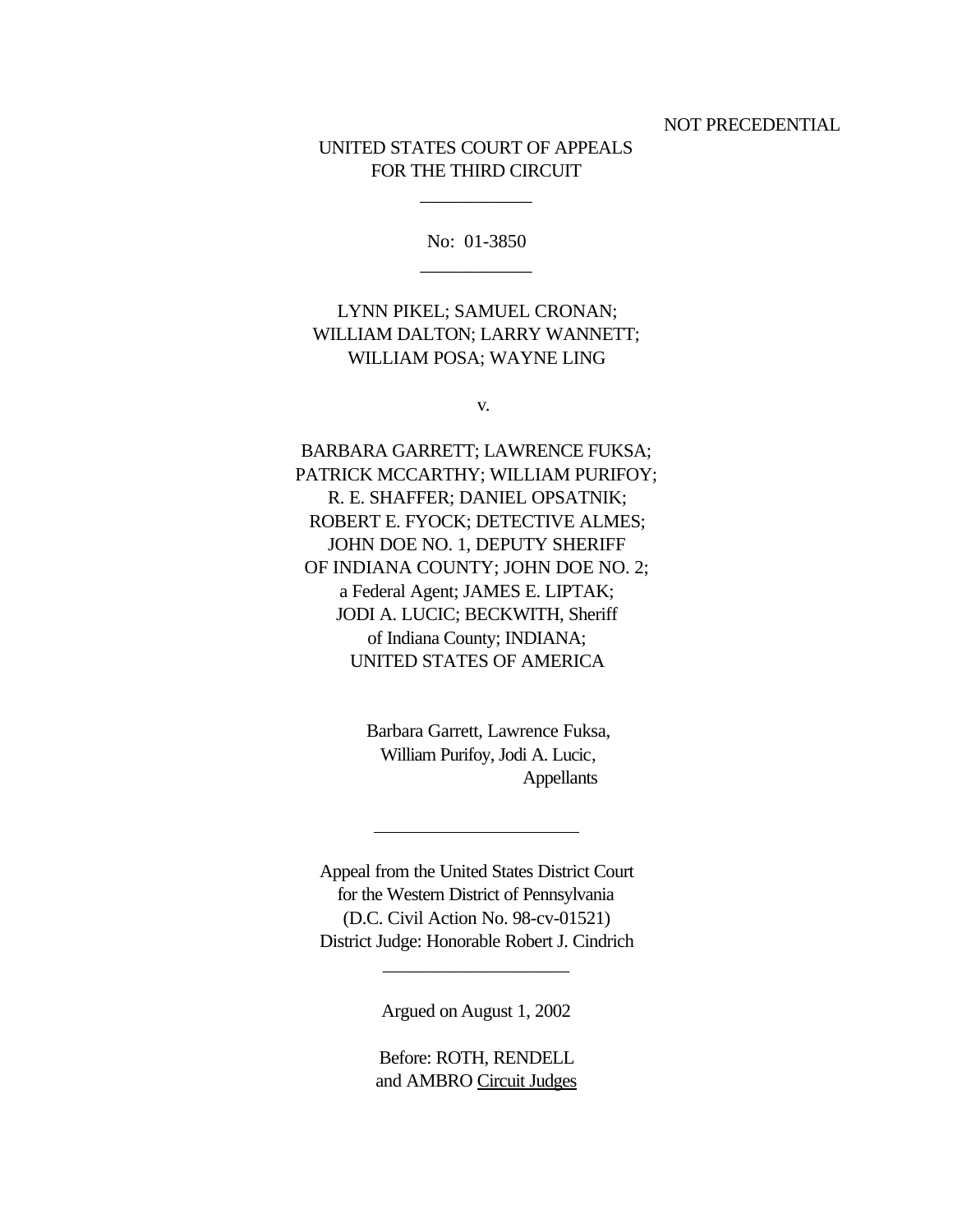(Opinion filed: November 7, 2002)

Timothy P. O'Brien, Esquire (Argued) 1705 Allegheny Building 429 Forbes Avenue Pittsburgh, PA 15219

## **Attorney for Appellees**

D. Michael Fisher Attorney General

Rodney M. Torbic (Argued) Senior Deputy Attorney General

Calvin Koons Senior Deputy Attorney General Appellate Litigation Section

John G. Knorr, Jr. Chief Deputy Attorney General Chief, Appellate Litigation Section

Office of the Attorney General 6 th Floor, Manor Complex 564 Forbes Avenue Pittsburgh, PA 15219

# **Attorneys for Appellants**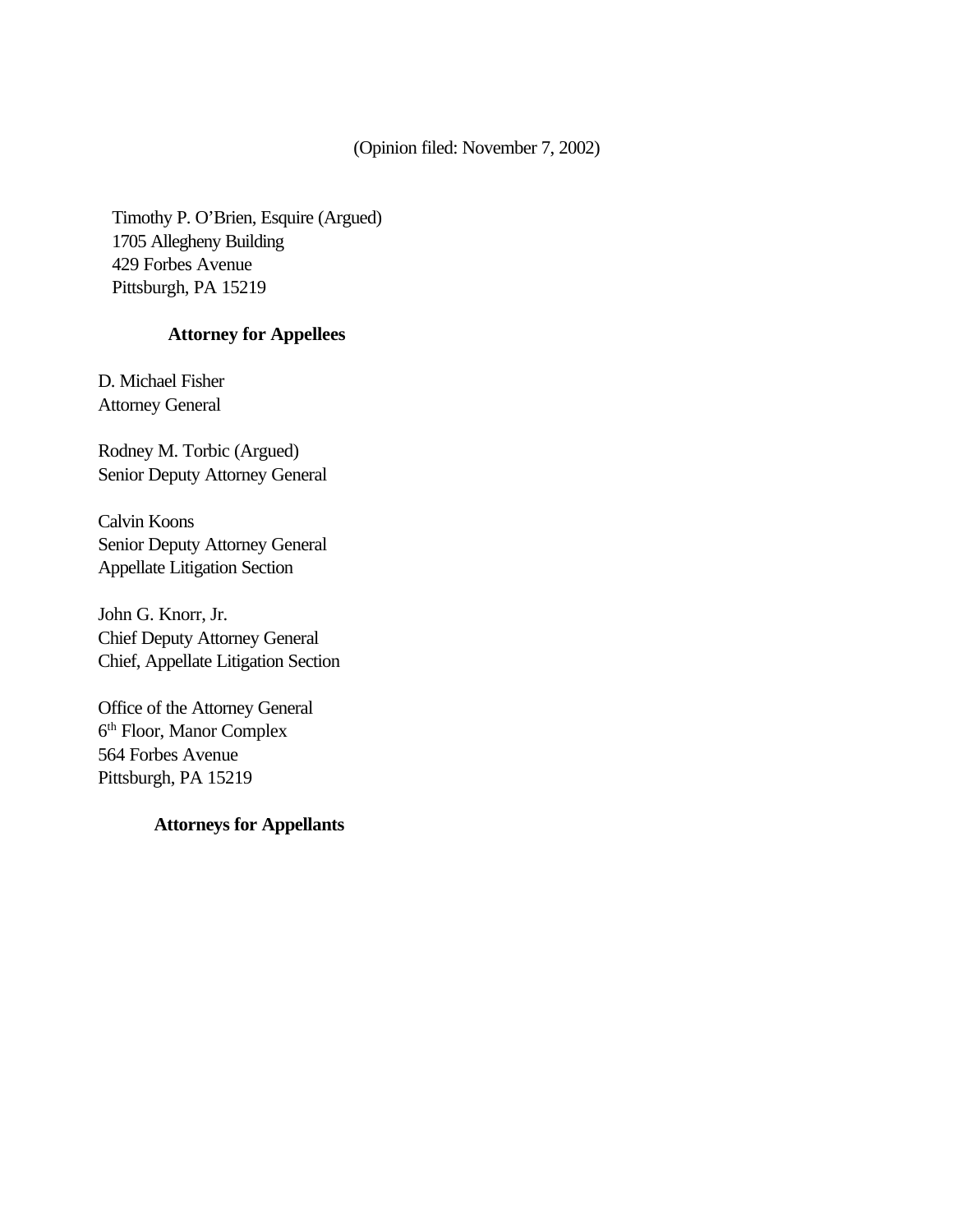#### O P I N I O N

#### **ROTH**, Circuit Judge:

On September 13, 1996, certain Pennsylvania law enforcement agents searched the premises of Pikel Universal Auto Repair, pursuant to a warrant for contraband and in furtherance of a drug investigation. During the search, the agents detained various employees of Pikel, who were on the premises but were not implicated in the drug investigation, and left them handcuffed for approximately three and one half hours. One of the employees, Samuel Cronan, sustained physical injuries when two of the agents pushed him to the ground and pointed a gun at his ear after he failed to respond to an order to "get down."<sup>1</sup>

 $\overline{a}$ 

 $\overline{a}$ 

Objecting to their initial seizure, their prolonged detention and the agents' alleged use of excessive force, six of the employees brought a Section 1983 action against the agents in the United States District Court for the Western District of Pennsylvania. On September 11, 2001, the District Court granted summary judgment in favor of some of the agents, based on qualified immunity, but denied summary judgment on the basis of qualified immunity to defendants Barbara Garrett, Lawrence Fuksa, William Purifoy, and Jodi A. Lucic on the employees' claims arising out of the length of their detention and the alleged use of excessive

<sup>&</sup>lt;sup>1</sup>The parties dispute the duration of the Employees' detention and the extent and cause of Cronan's injuries. However, for purposes of reviewing the Agents' motion for summary judgment, we view these issues of fact in a light most favorable to the Employees - the nonmoving parties. See Curley v. Klem, 2002 U.S. App. LEXIS 15488, \*28 (3d Cir. 2002).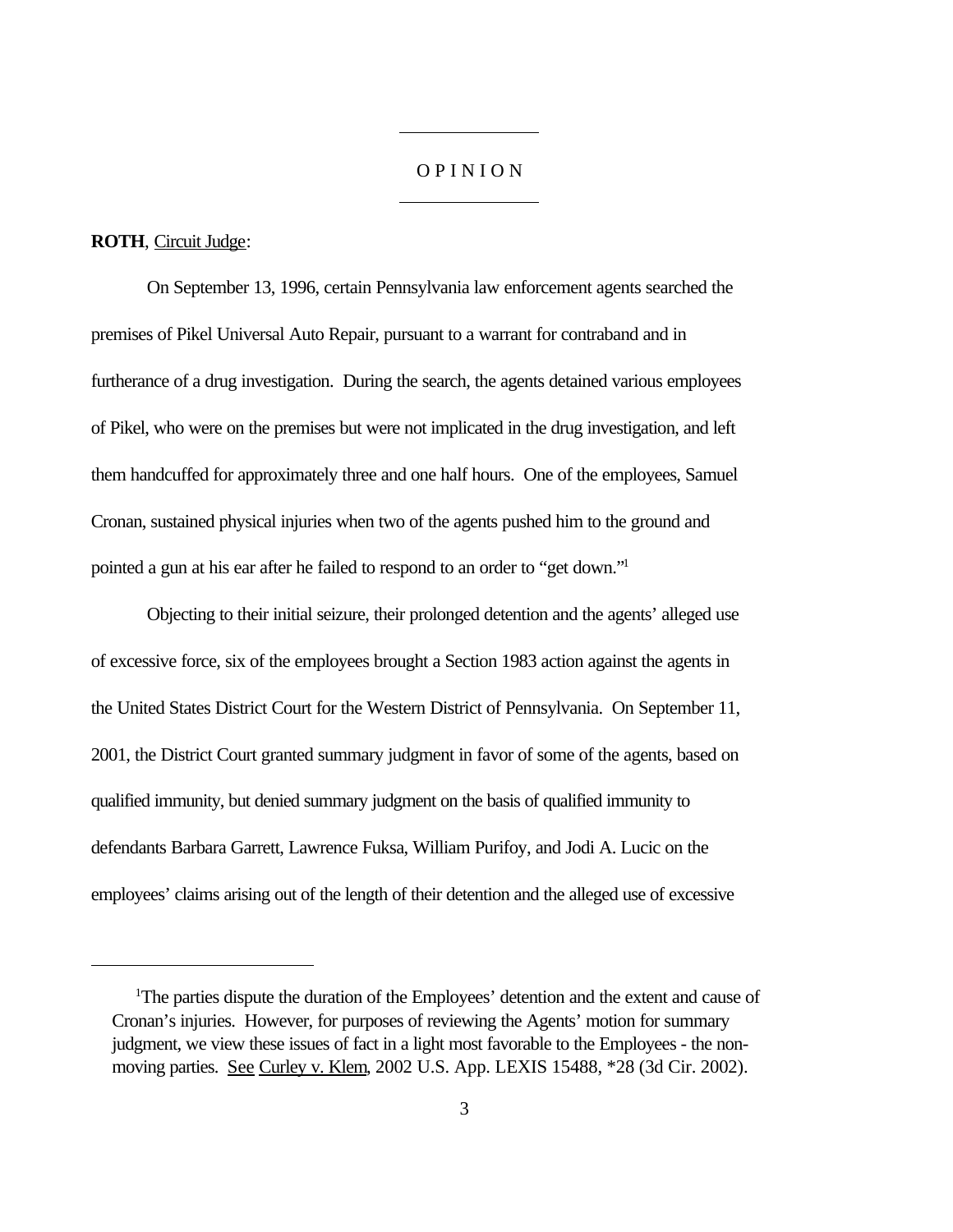force. These four agents appealed. Because we conclude that the appellants are entitled to qualified immunity from these claims, we will reverse.

A. Jurisdiction and Standard of Review

The District Court had subject matter jurisdiction over the employees' § 1983 action pursuant to 28 U.S.C. §§ 1331 and 1343. Ordinarily, denials of summary judgment are not appealable because they are not considered "final" for purposes of 28 U.S.C. § 1291. However, we have appellate jurisdiction to review the District Court's denial of summary judgment under the "collateral order doctrine" since the appellants' entitlement to qualified immunity is at issue. Torres v. United States, 200 F.3d 179, 184 (3d Cir. 1999). We exercise plenary review over an order denying a claim of qualified immunity. See id.

#### B. Discussion

Government officials performing discretionary functions are entitled to qualified immunity if "a reasonable officer could have believed that [the] conduct was lawful, in light of the clearly established law and the information in the officer's possession." Sharrar v. Felsing, 128 F.3d 810, 826 (3d Cir. 1997). Thus, the appellants are entitled to qualified immunity even if they "reasonably but mistakenly" concluded that their conduct was lawful given the clearly established law in 1996 - when the search occurred. Id.

In making its ruling in this case, the District Court did not consider whether in 1996 the circumstances of the prolonged detention and the excessive use of force violated "clearly established law." It should have done so. See Saucier v. Katz, 533 U.S. 194, 121 S.Ct. 2151, 2160 (2001). As we explain below, we conclude that the law was not clearly established in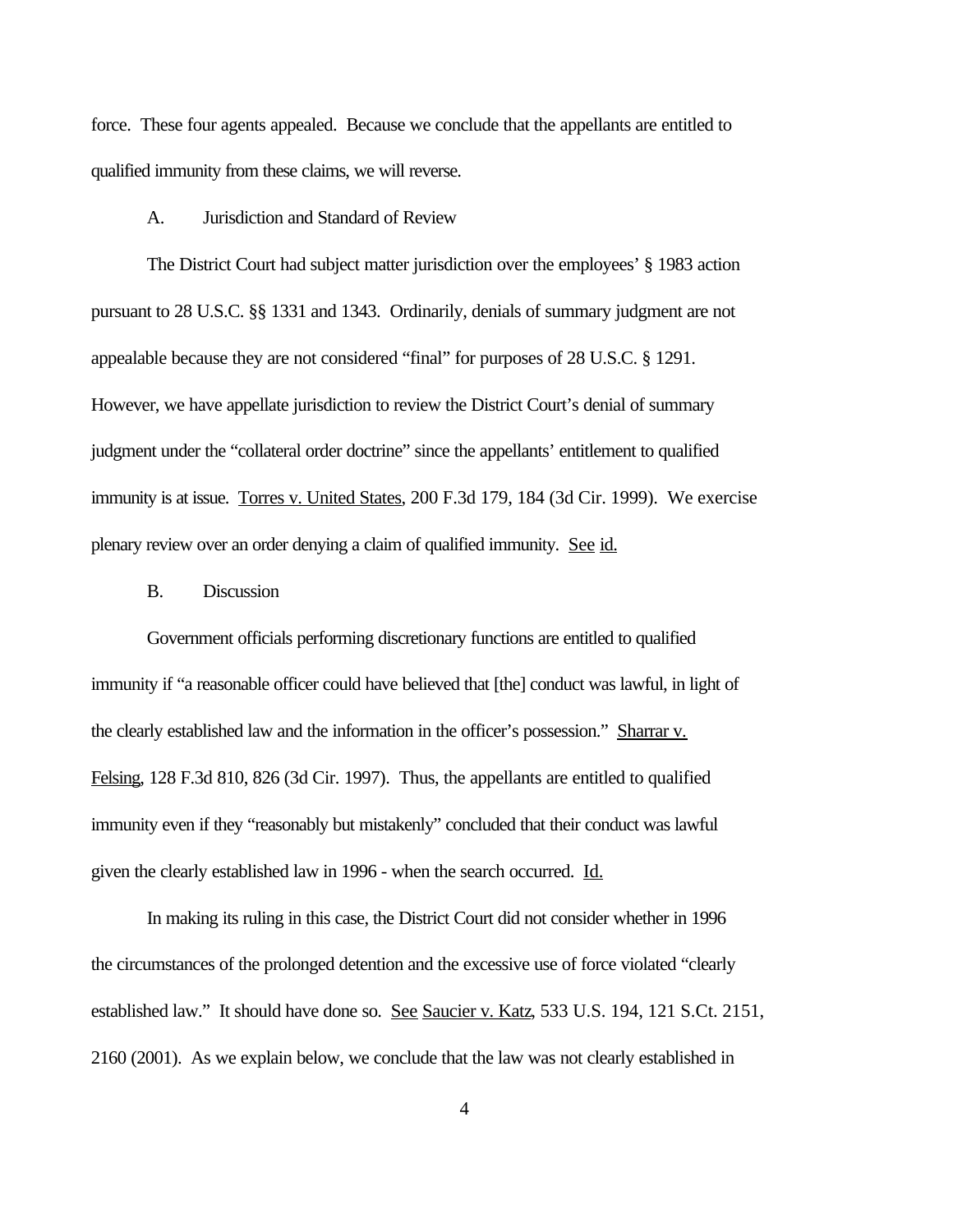1996 that the detention of the employees and the force used to carry out the search were unlawful. Accordingly, we hold that the appellants are entitled to qualified immunity and that the District Court should have granted the motion for summary judgment in its entirety.

#### 1. The Detention of the Employees

In Michigan v. Summers, 452 U.S. 692, 705 (1981), the Supreme Court held that "a warrant to search for contraband founded on probable cause implicitly carries with it the limited authority to detain the occupants of the premises while a proper search is conducted." The Summers Court reasoned that allowing police officers to "routinely exercise unquestioned command of the situation" by detaining occupants would minimize many of the risks attendant to drug searches including suspect flight, destruction of evidence and harm to officers. Id. at 702-03. Ultimately, the reasonableness of such a detention depends on a balance of the law enforcement interests served against the level of intrusiveness imposed. See Leveto v. Lapina, 258 F.3d 156, 167 (3d Cir. 2001).

The detention of the employees was, in some ways, more intrusive than the detention considered in Summers. For example, the detention of the employees took place in the public workplace rather than a private residence. It, therefore, implicated the "public stigma" and "indignity" associated with police detention to a greater degree. 452 U.S. at 702. Moreover, the detention at issue here was relatively long and intrusive insofar as the employees were left handcuffed for nearly three and one half hours.

However, the detention also served many valid law enforcement interests. As Summers suggested, drug investigations are, by their nature, "the kind of transaction[s] that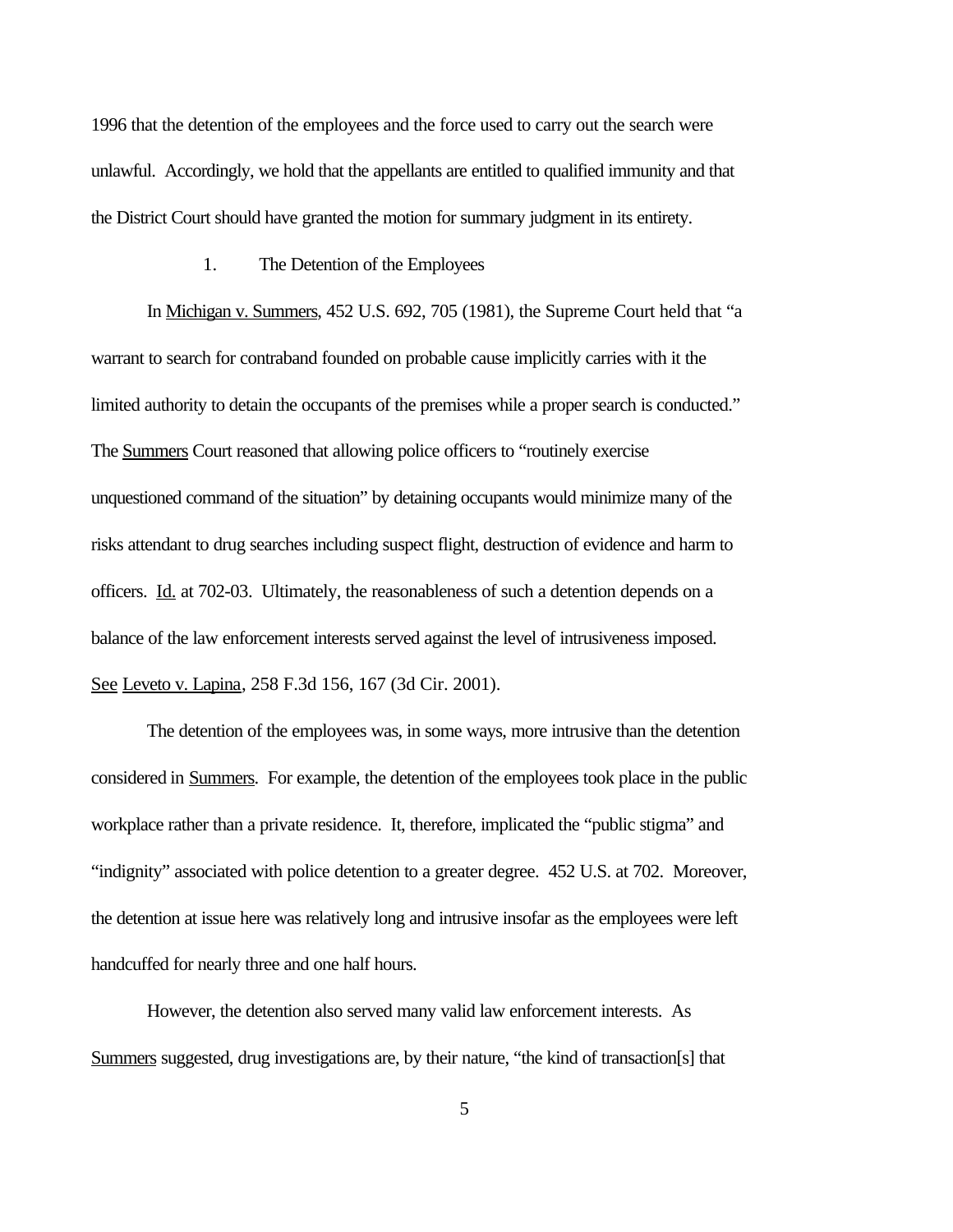may give rise to sudden violence or frantic efforts to conceal or destroy evidence." 452 U.S. at 702. The instant investigation was no exception. During the detention, the agents learned that many of the employees had criminal records - including violent offenses. Moreover, the record suggests that tools and machinery about the auto repair facility could have been used as weapons. One of the employees, in fact, was carrying a gun when she initially was detained. Given these facts, it certainly was reasonable to assume that detention might reduce the risk of harm to the agents and to the public. Furthermore, the agents used the detention as an opportunity to identify and question the employees to determine what they knew about the drug trafficking that took place at Pikel.

Although Summers dealt with a residential search, we have considered the Summers rule in the context of workplace searches. In both Leveto v. Lapina, 258 F.3d 156 (3d Cir. 2001) and Watkins v. Fisher, 281 F.3d 226, 2001 U.S. App. LEXIS 27973 (3d Cir. 2001), we held that agents detaining employee-occupants of premises being searched were entitled to qualified immunity from § 1983 suits. In both cases, we determined that reasonable officers would not consider this extension of Summers to violate clearly established law at the time of the searches - 1996 and 1999, respectively.

With respect to the duration of detention, we have recognized that the breadth of the Summers rule was "highly uncertain" in 1996. See 258 F.3d at 173. While Summers, itself, intimated that "[s]pecial circumstances, or possibly a prolonged detention, might lead to a different conclusion in an unusual case," few cases since have delineated how long is "too long." Summers, 452 U.S. at 705 n.21 (emphasis added). See also Baker v. Monroe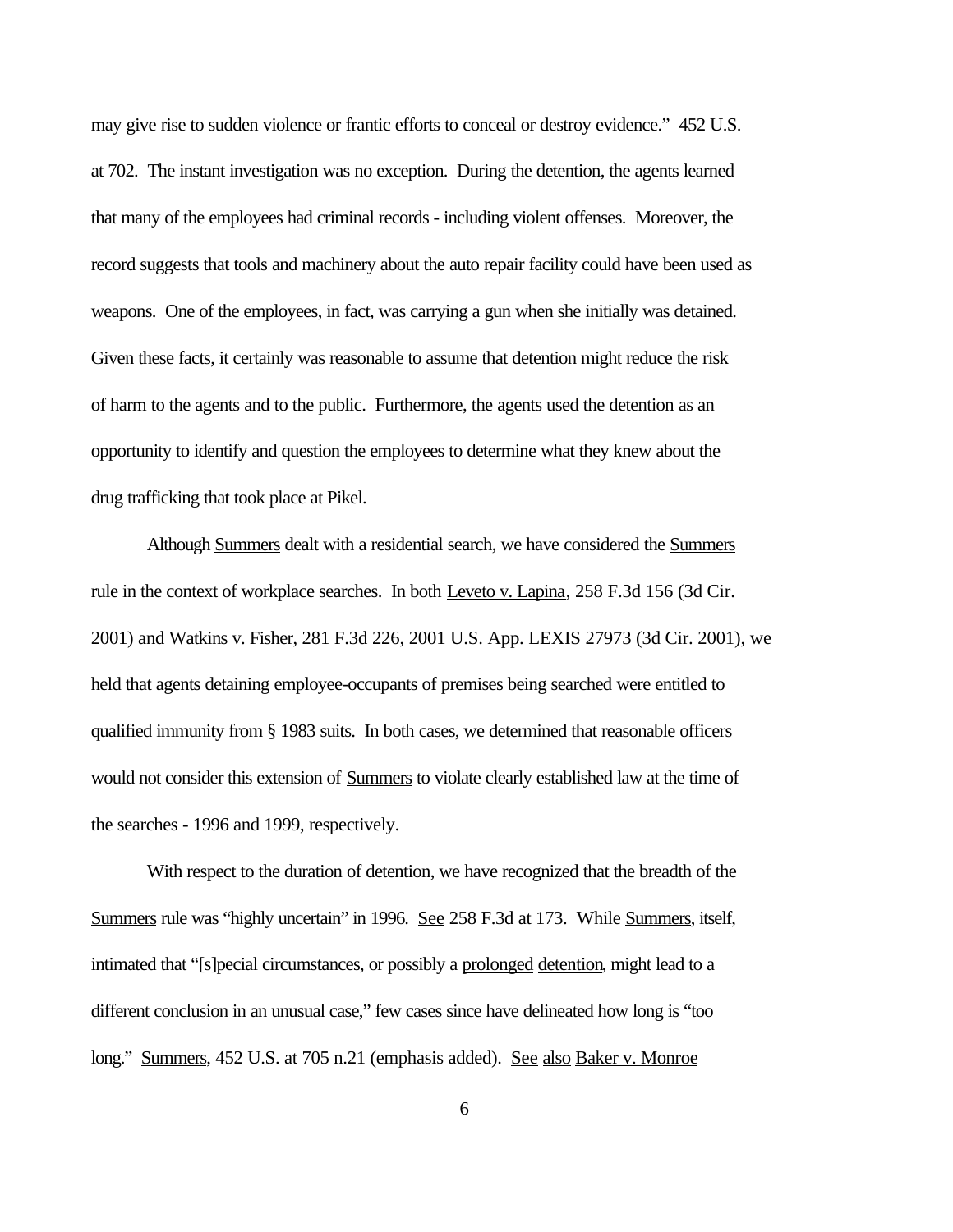Township, 50 F.3d 1186, 1192 (3d Cir. 1995) ("[T]here is no per se rule about the length of time a suspect may be detained before the detention becomes a full-scale arrest. Instead, the court must examine the reasonableness of the detention, particularly whether the police were diligent in accomplishing the purpose of the stop as rapidly as possible."). One such case - Leveto - held that it was unreasonable for IRS agents to detain the occupant of a veterinarian's office for eight hours during a search. See 258 F.3d at 170-72. However, even the Leveto court concluded that the IRS agents were nonetheless entitled to qualified immunity since the eight hour detention was not clearly unlawful when the search took place. See  $id$  at 172-73.

Given this precedent and the relative uncertainty in the law interpreting Summers when the Pikel search occurred in 1996, we conclude that, although employees may not be unreasonably detained during a search, the appellants were reasonable in their belief that the length of the detention here was not unreasonable. As such, the appellants are entitled to qualified immunity from the employees' claims arising out of their detention.

#### 2. Excessive Force

The District Court denied the appellants summary judgment on the excessive force claims because it found genuine issues of material fact as to whether they were reasonable in their use of drawn guns, handcuffs, and - in Cronan's case - pushing. However, we hold that the appellants were reasonable in concluding that none of these actions violated "clearly established" law. Accordingly, we will reverse the District Court on the ground that the appellants are entitled to qualified immunity from these claims, as well.

In Baker, we reviewed a grant of summary judgment to a township and township police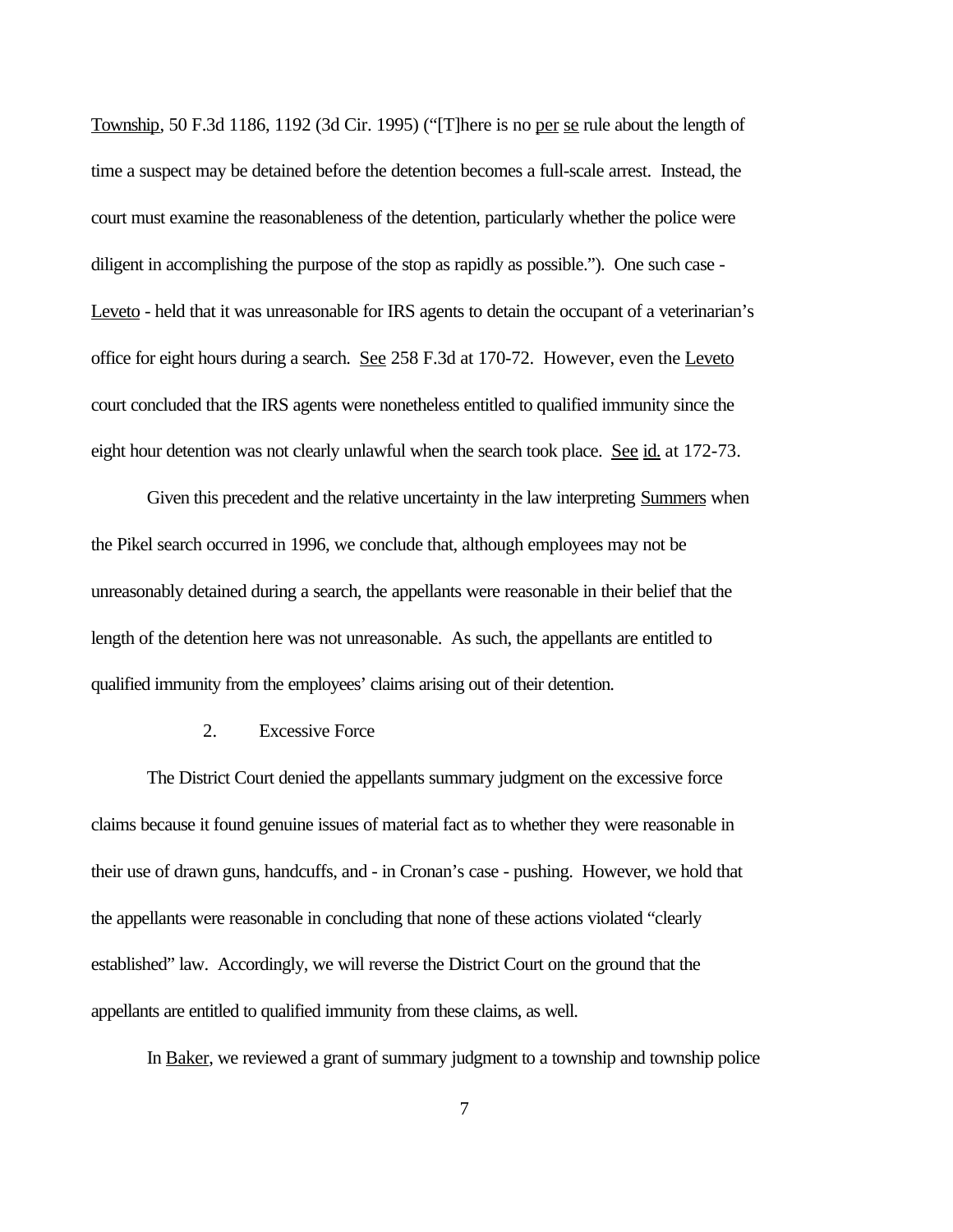officer named in a § 1983 action similar to the employees' action here. See 50 F.3d at 1189- 90. The Bakers were social guests at a residence that police planned to search for drugs and related contraband pursuant to a "no-knock" warrant. Unfortunately for the Bakers, they approached the residence at the same time that law enforcement agents began executing their warrant. The police came upon the Bakers with guns drawn, ordered them to "get down," forced them to the ground and temporarily handcuffed them.

The Baker court reversed the grant of summary judgment with respect to one particular police officer, reasoning that issues of material fact existed about whether or not he acquiesced to the use of excessive force during the search. In doing so, however, the court also discussed whether law enforcement's use of drawn guns and handcuffs or pushing occupants to the ground during the course of a drug raid constituted "excessive force." Id. at 1191-95.

The **Baker** court explained that there was no per se rule regarding when the use of drawn guns and handcuffs prior to a formal arrest would constitute excessive force. See id. at 1193. Rather, the use of guns and handcuffs "must be justified by the circumstances." Id. (emphasis added). Similarly, the court considered the circumstances of the search to conclude that ordering the Bakers to "get down" and forcibly pushing them to the ground was constitutionally justified under Summers and Terry v. Ohio, 392 U.S. 1 (1968). Id. at 1192 (considering particularly the dangers inherent in drug raids, the need to identify occupants, the need for the "element of surprise," the need to protect occupants from harm and the need to clear the way for law enforcement's approach).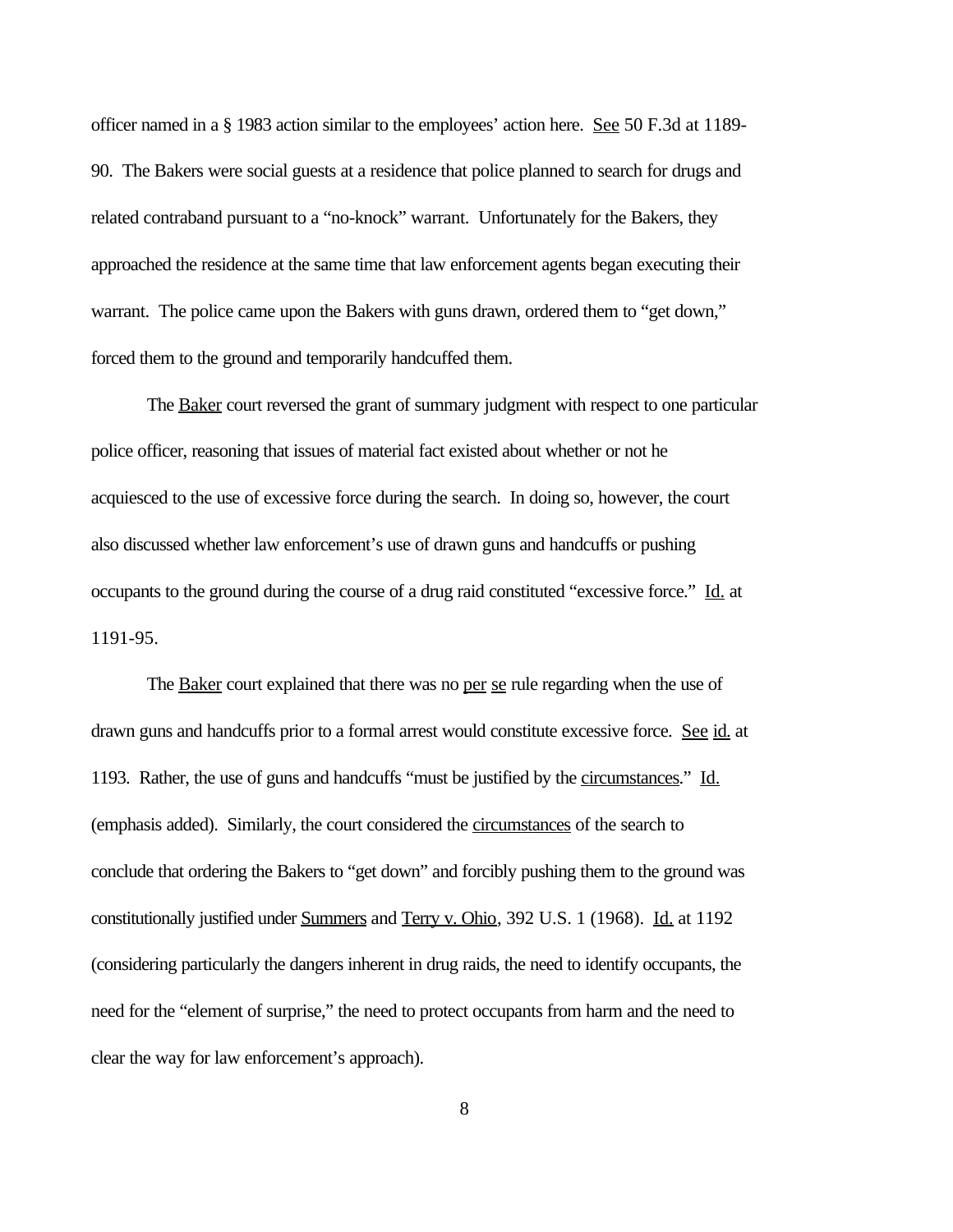Additionally, the Supreme Court has instructed us to consider the stressful nature of interactions between suspects and the police in balancing circumstances to determine if the use of force is reasonable. "'Not every push or shove, even if it may later seem unnecessary in the peace of a judge's chambers,' . . . violates the Fourth Amendment. [Rather, t]he calculus of reasonableness must embody allowance for the fact that police officers are often forced to make split-second judgments - in circumstances that are tense, uncertain, and rapidly evolving - about the amount of force that is necessary in a particular situation." Graham v. Conner, 490 U.S. 386, 396-97 (1989) (citation omitted).

As a practical matter, the agents' search of Pikel involved many of the same circumstances and implicated many of the same interests as the search at issue in Baker. The agents - like the police officers in Baker - had to identify the occupants and secure the premises for their own safety and the safety of the occupants. Moreover, both cases involved drug raids which are not only inherently stressful but also inherently risky. See 50 F.3d at 1191 ("The dangerousness of chaos is quite pronounced in a drug raid, where the occupants are likely to be armed, where the police are certainly armed, and the nature of the suspected drug operation would involve a great deal of coming and going by drug customers."). If anything, Cronan's noncompliance with the order to "get down" makes the use of force more justifiable in the instant case than in Baker.

Although police officers' use of drawn guns, handcuffs, and pushing could violate "clearly established" law, the constitutionality of using such force was - under the law established in 1996 - highly dependant upon a balance of circumstances. At the very least, the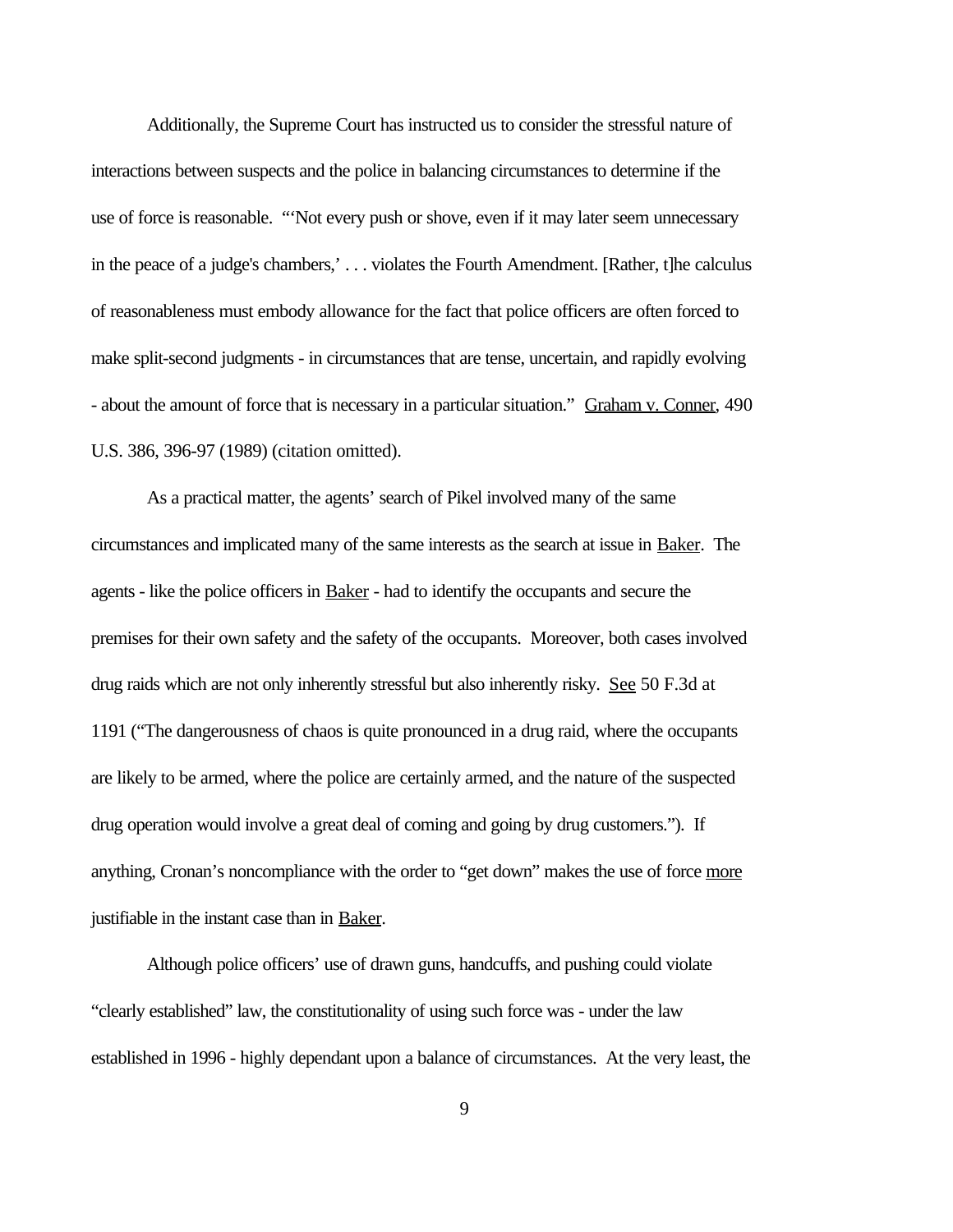circumstances of the Pikel search make the reasonableness of the appellants' force a "close call." Accordingly, the appellants have qualified immunity from the excessive force claims.

## C. Conclusion

For the foregoing reasons, we will reverse that portion of the September 11, 2001, Order denying the appellants' motion for summary judgment and remand this case to the District Court for the entry of summary judgment in their favor.